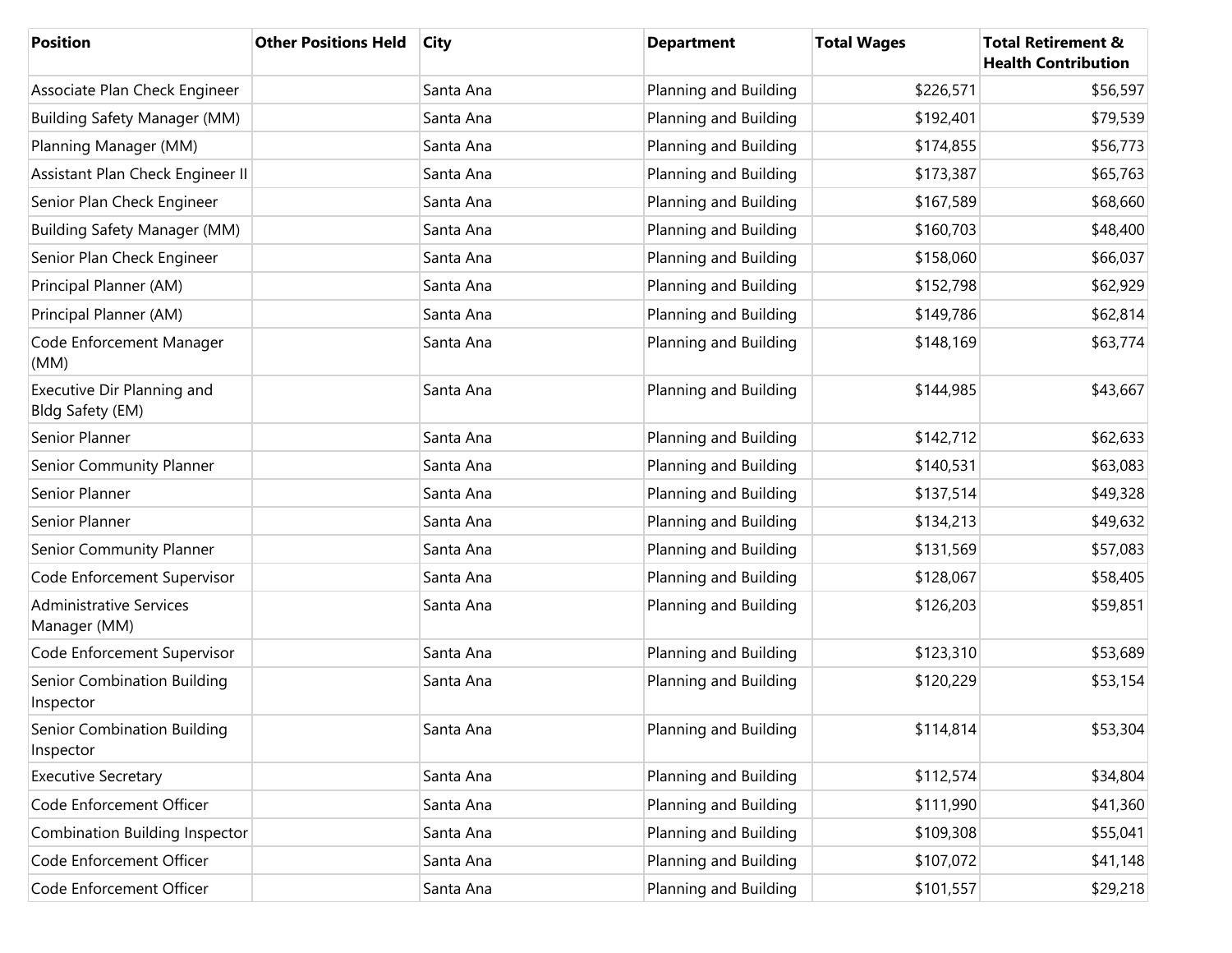| Code Enforcement Officer                    | Santa Ana | Planning and Building | \$100,866 | \$47,384 |
|---------------------------------------------|-----------|-----------------------|-----------|----------|
| Code Enforcement Officer                    | Santa Ana | Planning and Building | \$98,505  | \$43,938 |
| Code Enforcement Officer                    | Santa Ana | Planning and Building | \$92,973  | \$35,381 |
| Code Enforcement Officer                    | Santa Ana | Planning and Building | \$92,415  | \$47,845 |
| Associate Planner                           | Santa Ana | Planning and Building | \$91,433  | \$28,661 |
| Senior Plumbing/Mechanical<br>Systems Spec. | Santa Ana | Planning and Building | \$90,302  | \$28,196 |
| <b>Combination Building Inspector</b>       | Santa Ana | Planning and Building | \$87,869  | \$41,231 |
| Permit Services Technician                  | Santa Ana | Planning and Building | \$87,486  | \$35,290 |
| Permit Services Technician                  | Santa Ana | Planning and Building | \$87,486  | \$35,290 |
| Associate Planner                           | Santa Ana | Planning and Building | \$86,848  | \$27,973 |
| <b>Combination Building Inspector</b>       | Santa Ana | Planning and Building | \$86,166  | \$38,801 |
| Code Enforcement Officer                    | Santa Ana | Planning and Building | \$84,632  | \$39,870 |
| Plan Examiner (T)                           | Santa Ana | Planning and Building | \$82,298  | \$34,313 |
| Code Enforcement Officer                    | Santa Ana | Planning and Building | \$81,813  | \$26,815 |
| Associate Planner                           | Santa Ana | Planning and Building | \$81,157  | \$28,990 |
| Code Enforcement Officer                    | Santa Ana | Planning and Building | \$80,300  | \$33,793 |
| <b>Assistant Planner II</b>                 | Santa Ana | Planning and Building | \$79,389  | \$39,509 |
| Senior Accounting Assistant                 | Santa Ana | Planning and Building | \$77,380  | \$43,020 |
| Assistant Planner I                         | Santa Ana | Planning and Building | \$76,204  | \$25,311 |
| Permit Services Supervisor                  | Santa Ana | Planning and Building | \$75,720  | \$38,958 |
| Code Enforcement Associate                  | Santa Ana | Planning and Building | \$73,671  | \$37,159 |
| <b>Building Technician</b>                  | Santa Ana | Planning and Building | \$73,292  | \$30,905 |
| Associate Planner                           | Santa Ana | Planning and Building | \$71,514  | \$24,462 |
| Combination Building Inspector              | Santa Ana | Planning and Building | \$69,039  | \$24,085 |
| Senior Combination Building<br>Inspector    | Santa Ana | Planning and Building | \$64,301  | \$31,326 |
| Senior Office Assistant                     | Santa Ana | Planning and Building | \$64,186  | \$41,046 |
| Senior Office Assistant                     | Santa Ana | Planning and Building | \$61,568  | \$27,347 |
| Receptionist                                | Santa Ana | Planning and Building | \$61,529  | \$33,904 |
| Permit Services Processor                   | Santa Ana | Planning and Building | \$60,740  | \$13,128 |
| <b>Planning Commission Secretary</b>        | Santa Ana | Planning and Building | \$60,715  | \$35,003 |